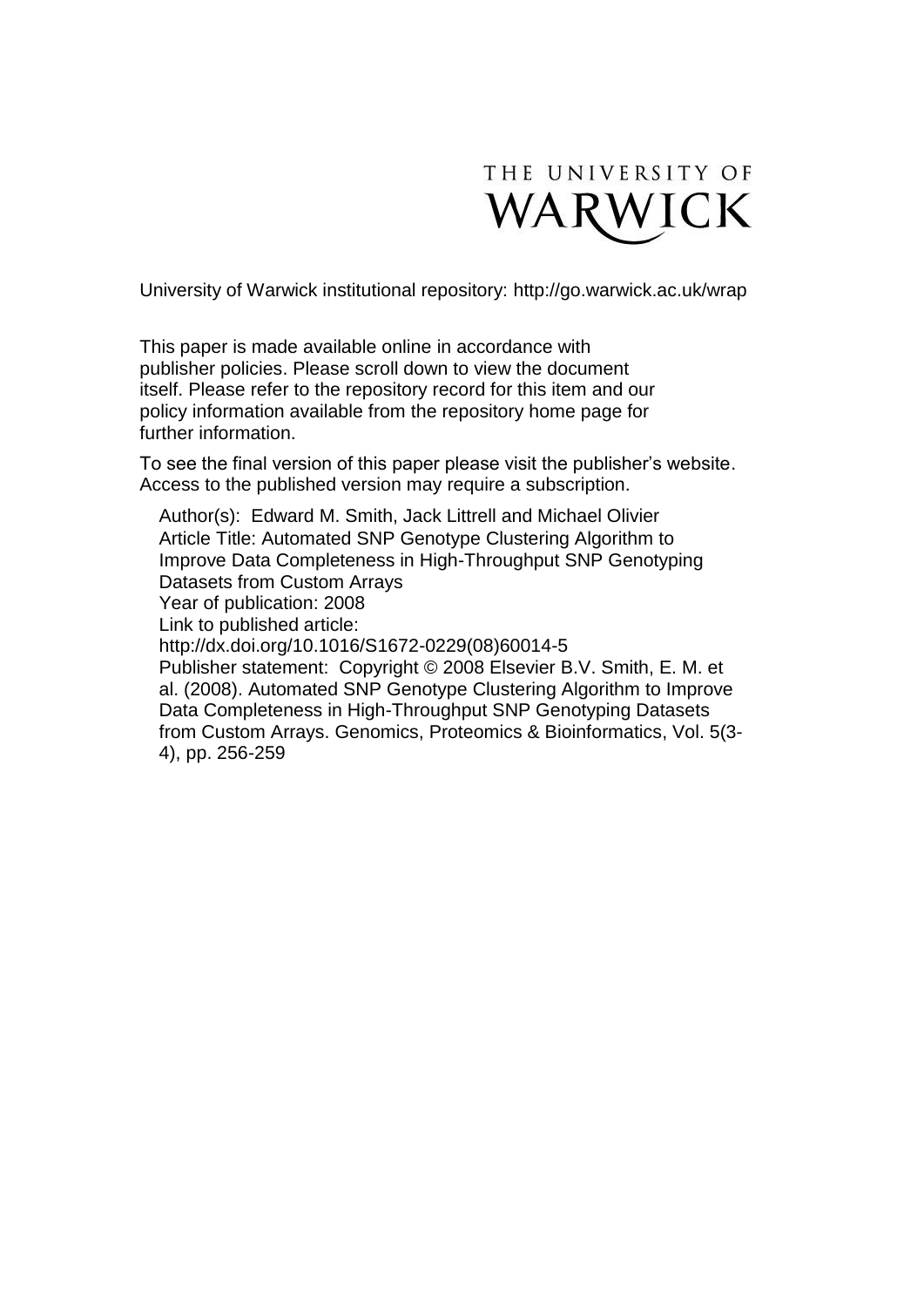

# NIH Public Access

**Author Manuscript**

*Genomics Proteomics Bioinformatics*. Author manuscript; available in PMC 2009 September 20.

#### Published in final edited form as:

*Genomics Proteomics Bioinformatics*. 2007 December ; 5(3-4): 256–259. doi:10.1016/S1672-0229(08) 60014-5.

# **Automated SNP Genotype Clustering Algorithm to Improve Data Completeness in High-Throughput SNP Genotyping Datasets from Custom Arrays**

#### **Edward M. Smith**, **Jack Littrell**, and **Michael Olivier**\*

Human and Molecular Genetics Center, Medical College of Wisconsin, Milwaukee, WI 53226, USA.

# **Abstract**

High-throughput SNP genotyping platforms use automated genotype calling algorithms to assign genotypes. While these algorithms work efficiently for individual platforms, they are not compatible with other platforms, and have individual biases that result in missed genotype calls. Here we present data on the use of a second complementary SNP genotype clustering algorithm. The algorithm was originally designed for individual fluorescent SNP genotyping assays, and has been optimized to permit the clustering of large datasets generated from custom-designed Affymetrix SNP panels. In an analysis of data from a 3K array genotyped on 1,560 samples, the additional analysis increased the overall number of genotypes by over 45,000, significantly improving the completeness of the experimental data. This analysis suggests that the use of multiple genotype calling algorithms may be advisable in high-throughput SNP genotyping experiments. The software is written in Perl and is available from the corresponding author.

#### **Keywords**

clustering; SNP genotyping; algorithm

# **Introduction**

Single nucleotide polymorphisms (SNPs) are the most common form of genetic variation in the human genome, and are the marker of choice for disease association studies due to their prevalence and ease of genotyping. Large-scale SNP genotyping arrays are improving the speed and volume of genomic research. Whilst these techniques are highly accurate and efficient, there remains a desire to maximize the amount of data obtained.

In recent years, a number of reports have described algorithms that can be used to replace or supplement Affymetrix genotype calling algorithms (1-6). However, these algorithms are all designed to be used with data generated from genome-wide SNP arrays, and are not compatible with other genotyping platforms or formats. As specific chromosomal regions are identified as being linked to a phenotype of interest, there is an increasing need to target high-density

<sup>\*</sup>Corresponding author. E-mail: molivier@mcw.edu.

Authors' contributions

EMS supervised and coordinated the collection of the datasets, conducted data analysis, and prepared the manuscript. JL contributed to the data analysis and data management, and was responsible for modifying the code of the cluster algorithm. MO conceived the idea of using this approach, critically reviewed the data analysis, and assisted with manuscript preparation. All authors read and approved the final manuscript.

Competing interests

The authors have declared that no competing interests exist.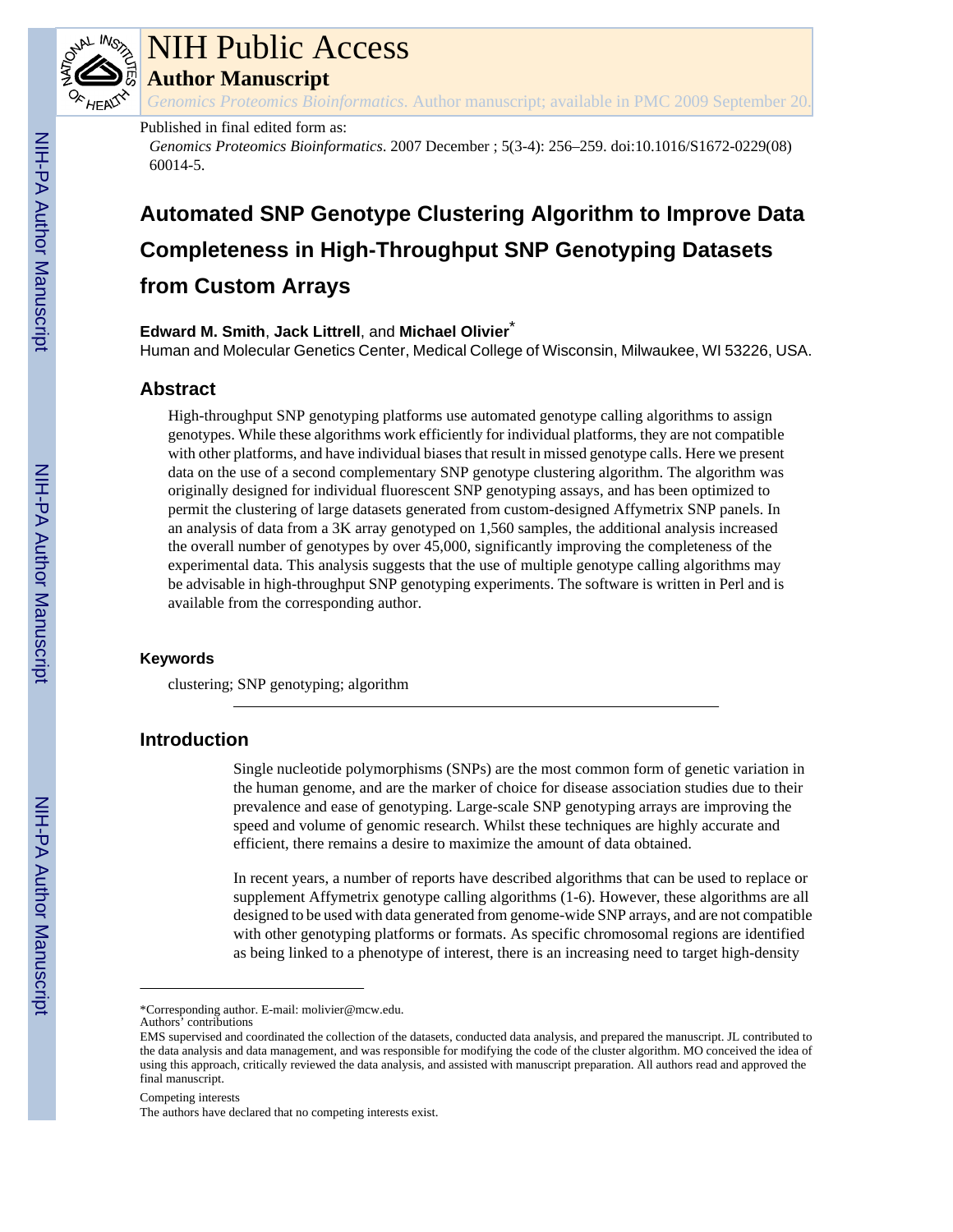genotyping to these loci. The Affymetrix custom-designed SNP panels based on molecular inversion probe technology (7,8) allow for such an approach. One major difference in the output from this assay is that there is only one chip feature per SNP rather than multiple averaged sites as generated with the genome-wide arrays. Thus, it is difficult to assess the accuracy and reliability of genotype calls from the analysis software without additional experimental work, and some SNPs result in poor call rates in the automated analysis although manual inspection of the data suggests clear distinction of three different genotype clusters. For custom highresolution SNP genotyping, data completeness is essential, and a high percentage of missed calls for an individual SNP or the complete lack of data for any SNP significantly impedes the subsequent analysis.

To overcome this challenge in the automated data analysis and to improve overall data quality, an in-house clustering algorithm designed for analysis of single SNP assays was modified to analyze the data from genotyping 1,560 individuals of 261 families on an Affymetrix GeneChip custom 3K array. As shown below, the combined analysis using both the commercial algorithm and the custom supplementary clustering algorithm (MCW\_CA) significantly improves the overall call rate, and "rescues" individual SNPs eliminated in the initial analysis using the commercial algorithm alone.

# **Results and Discussion**

In total, 3,345 SNPs were genotyped using 1,560 samples from the MRC-OB cohort using an Affymetrix GeneChip custom 3K array. Initially, data were analyzed using the commercial analysis tools provided by Affymetrix. In this analysis, 99.6% of all SNPs successfully passed the quality control criteria. However, our subsequent analysis revealed that not all passed SNPs were informative. Based on the Affymetrix genotype calls, 41.8% (345/825) of SNPs assayed on Chromosome 3 were identified as monomorphic following determination of allele frequencies (Table 1), supporting the anecdotal evidence that SNP failures are due to undercalling of heterozygotes. This percentage was significantly reduced to 1.1% (9/825) when based on the MCW\_CA results, and it was possible to rescue 15 SNPs previously identified as monomorphic. Based on this analysis, the genotype distribution was in Hardy-Weinberg equilibrium (HWE), and greater than 80% of the cohort were successfully genotyped. Further four SNPs on Chromosome 3, which were identified as polymorphic by the Affymetrix genotype calling algorithm but not in HWE, were also rescued (passed HWE and greater than 80% genotyped) by MCW\_CA (Table 1). In addition, of the 250 SNPs that passed both forms of analysis, it was possible to improve the call rate of 148 (59.2%) SNPs using MCW\_CA. This supplementary analysis resulted in a total of 29,683 additional genotypes identified on Chromosome 3.

Corresponding values for the remaining chromosomal regions investigated are presented in Table 1. Similar to the analysis described for Chromosome 3, it was possible for MCW\_CA to rescue further five SNPs and increase the call rates for another 1,086 SNPs. In total it resulted in an extra 47,578 genotypes identified, an average of 30 genotypes per individual tested. This number of genotypes would correspond to an additional 15 SNP arrays worth of data.

Overall, our analysis strongly suggests that it is highly beneficial to re-analyze high-throughput SNP genotyping data with more than one genotype calling algorithm. A significant number of additional genotype calls can be made, and more complete data are obtained, a result essential for fine-mapping studies. While several algorithms have been developed to help in the analysis of genome-wide 100K and 500K SNP arrays, our algorithm is also suitable for use with custom 3K, 5K, or 10K arrays. Furthermore, a significant advantage of MCW\_CA over other clustering algorithms is the ability to set a user-defined confidence threshold. This allows users to select their own cut-off value depending on individual requirements. Altering the threshold level will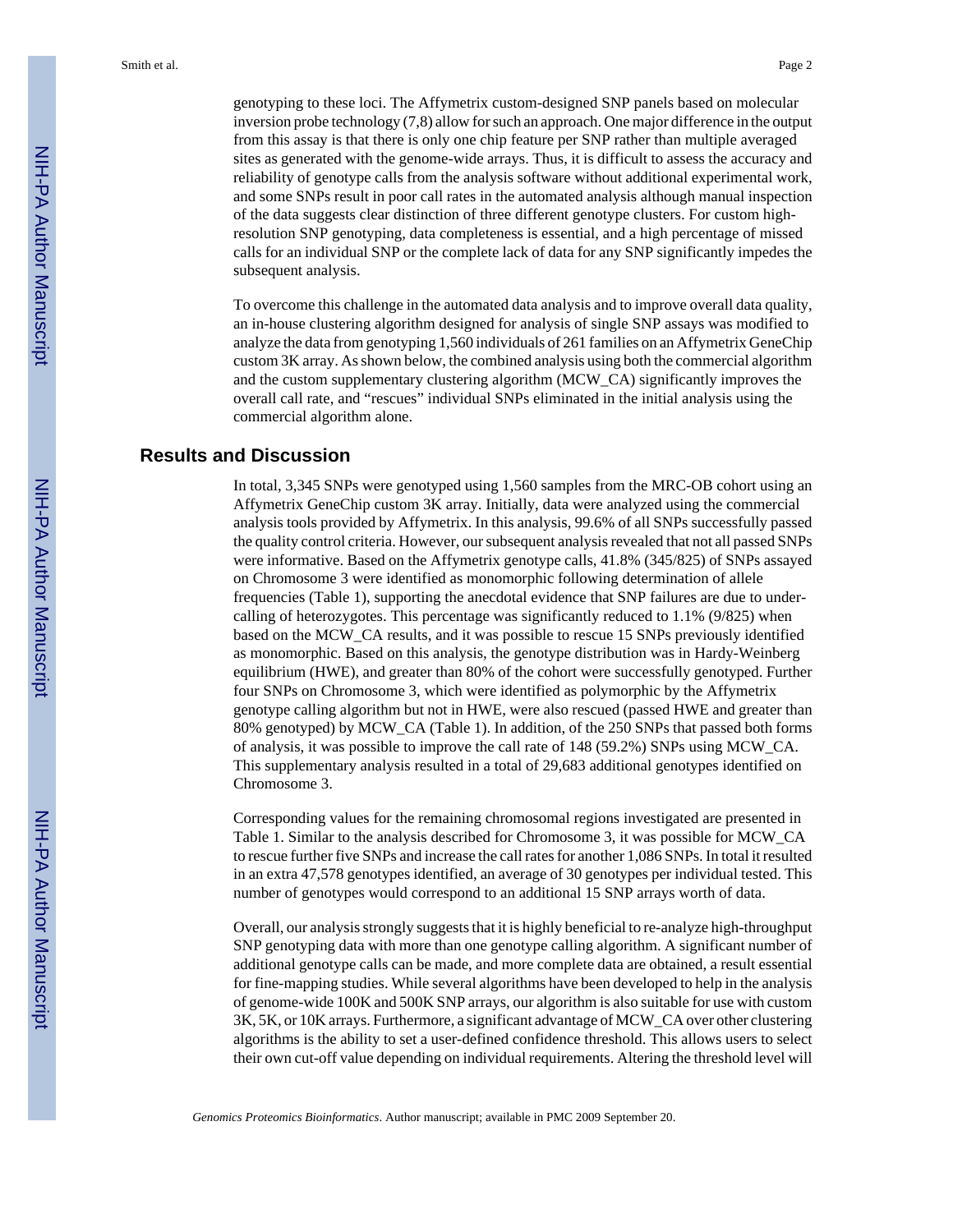have an effect on both the number of genotypes per SNP and on the number of SNPs that remain in HWE. For example, on Chromosome 7, at a confidence level of 0%, 50%, 90%, and 95%, the number of SNPs with a call rate above 80% were 1,023, 1,020, 824, and 772, and the number of SNPs in HWE were 633, 633, 615, and 605, respectively. Thus, users can select and statistically define the confidence of genotype calls. If the sample set only includes unrelated individuals, the confidence level can be set conservatively to only include genotypes called with high accuracy and confidence. Alternatively, if family-based samples are used, an initial analysis with a lower confidence level followed by a comprehensive analysis of Mendelian errors in individual families may result in a higher rate of genotype calls.

# **Materials and Methods**

#### **Population and genotyping**

The 1,560 individuals studied were a subset of the MRC-OB population recruited from the TOPS membership as described previously (9,10). All individuals were genotyped on a 3K custom-designed SNP chip, with 3,345 SNPs distributed across 5 chromosomal regions: one on Chromosomes 3, 7, and 14, respectively, and two on Chromosome 12. The SNP selection strategies have been described previously (11). Briefly, for the regions on Chromosomes 3 and 14, SNPs were selected using a gene-centric approach with an emphasis on putative functional SNPs; those on Chromosome 7 were selected based on the linkage disequilibrium (LD) patterns of the CEPH population of the HapMap; and those on Chromosome 12 were located within known genes, based on LD patterns and putative functionality.

# **Algorithm**

The algorithm was initially described by Olivier *et al* (12). Briefly, each datapoint is assigned to one of four clusters: 1, 2, 3, or 4, representing no-target (negative) controls (NTCs), homozygotes one (XX), homozygotes two (YY), and heterozygotes (XY), respectively. Clusters are described by an ellipse whose major and minor axes are the standard deviations in the x and y directions of the component points, which are rotated so that their covariance is equal to zero.

Fluoresence values are extracted from the MegAllele results for all samples and SNPs. Initially, fluorescence values for each SNP are scaled to between 0.05 and 0.95, and four negative control values are appended to the data to provide a reference start point for the analysis.

An ellipse containing the negative control datapoints is determined, and the probability of other datapoints belonging to this cluster is calculated using an empirically determined cut-off value. The ellipse is then redefined to include any new points.

The center of the genotype cluster locations is determined by a two-step process. Initially, a Cartesian coordinate system is overlaid on the data with its origin at (0.55, 0.55). The center of each quadrant is identified by averaging the component points. New coordinate systems are drawn in each quadrant with their origin at each quadrant's center. This process continues outward—towards the upper left corner, upper right, and lower right—until one point remains in each quadrant. Secondly, circles are drawn around the extreme point(s). The average location of the points inside the circle is computed and the circle center moves to this position. This process repeats until the circle center moves negligibly.

If either of the homozygote clusters are missing, the existing homozygote cluster center is mirrored to create the missing datapoint. If the heterozygote cluster is absent, the x axis coordinating from one homozygote cluster and the y axis coordinating from the other are used to determine the cluster center.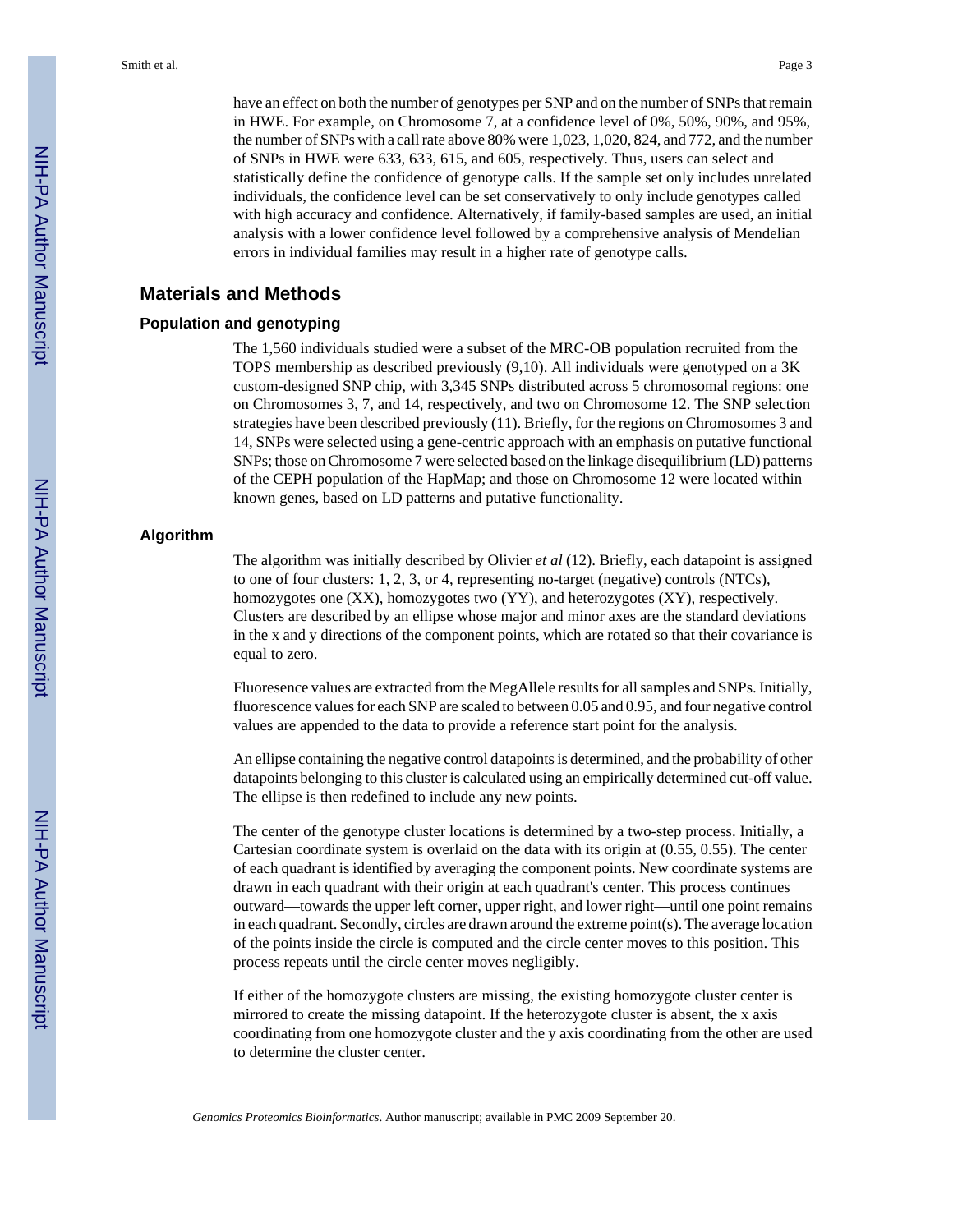Cluster center locations are then separated by lines drawn through the NTC cluster center and exactly halfway between the identified cluster centers. All points above or to the left of the uppermost line are considered to be homozygote cluster one; the points between the lines are heterozygotes; and the points to the right or below the bottommost line are homozygote cluster two.

Based on the determination of cluster centers and bisecting lines, ellipses are calculated for each cluster. The probability that an individual datapoint belongs to each cluster is calculated using the two-dimensional normal distribution function represented by the probability ellipses. New ellipses are then created to reflect the new datapoints in the cluster, and this is repeated for three times. The *p*-value for a point belonging to a particular cluster is equal to the probability that it is in that cluster, which is divided by the summation of the individual probabilities of the point being in each of the four clusters.

The results are output depending on the *p*-value selected by users, and points are assigned to one of the four regular clusters or are considered as a no call.

#### **Data analysis**

Once genotypes were determined for all SNPs and individuals at a confidence level of 99.0%, data accuracy was checked by ensuring that the allelic distribution for all loci does not significantly differ from HWE. As family-based samples were used, a modified allele frequency estimation method taking account of family relationships was employed (13). Predicted genotype frequencies were then compared with the observed values and statistically significant ( $p < 0.05$ ) differences were determined by a Chi-squared test. Only SNPs with a call rate greater than 80% were described, and the data below this threshold were classed as insufficiently informative. A Bonferroni correction was applied to the data to account for multiple testing. SNPs with predicted allele frequencies of 1.0 or 0.0 were classed as monomorphic.

### **Acknowledgements**

We thank Claire Beste, Regina Cole, Jeffrey Eckert, and Biljana Stojsavljevic for their assistance in producing the data used in this study. The data and analysis presented here were built on the development work for the genotype clustering algorithm by Jason von Bergen, Brian Gau, and Ronit Slyper at the Human and Molecular Genetics Center of the Medical College of Wisconsin. This work was partly funded by the National Institutes of Health, USA (Grant No. 1RO1HL74168).

## **References**

- 1. Liu WM, et al. Algorithms for large-scale genotyping microarrays. Bioinformatics 2003;19:2397– 2403. [PubMed: 14668223]
- 2. Huentelman MJ, et al. SNiPer: improved SNP genotype calling for Affymetrix 10K GeneChip microarray data. BMC Genomics 2005;6:149. [PubMed: 16262895]
- 3. Lamy P, et al. Genotyping and annotation of Affymetrix SNP arrays. Nucleic Acids Res 2006;34:e100. [PubMed: 16899450]
- 4. Hua J, et al. SNiPer-HD: improved genotype calling accuracy by an expectation-maximization algorithm for high-density SNP arrays. Bioinformatics 2007;23:57–63. [PubMed: 17062589]
- 5. Rabbee N, Speed TP. A genotype calling algorithm for Affymetrix SNP arrays. Bioinformatics 2006;22:7–12. [PubMed: 16267090]
- 6. Xiao Y, et al. A multi-array multi-SNP genotyping algorithm for Affymetrix SNP microarrays. Bioinformatics 2007;23:1459–1467. [PubMed: 17459966]
- 7. Hardenbol P, et al. Multiplexed genotyping with sequence-tagged molecular inversion probes. Nat. Biotechnol 2003;21:673–678. [PubMed: 12730666]

*Genomics Proteomics Bioinformatics*. Author manuscript; available in PMC 2009 September 20.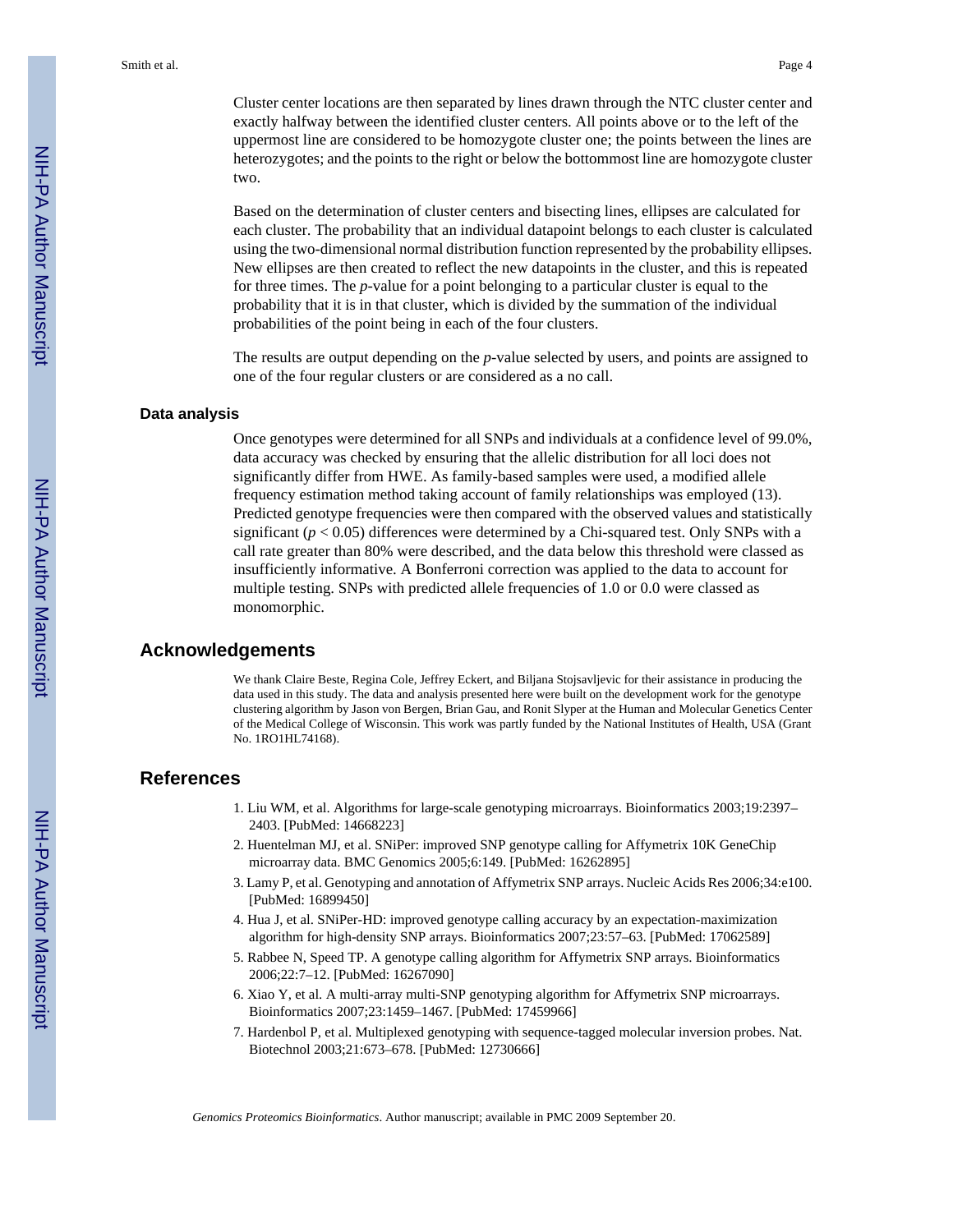- 8. Hardenbol P, et al. Highly multiplexed molecular inversion probe genotyping: over 10,000 targeted SNPs genotyped in a single tube assay. Genome Res 2005;15:269–275. [PubMed: 15687290]
- 9. Kissebah AH, et al. Quantitative trait loci on chromosomes 3 and 17 influence phenotypes of the metabolic syndrome. Proc. Natl. Acad. Sci. USA 2000;97:14478–14483. [PubMed: 11121050]
- 10. Sonnenberg GE, et al. Genetic determinants of obesity-related lipid traits. J. Lipid Res 2004;45:610– 615. [PubMed: 14754912]
- 11. Smith EM, et al. Comparison of linkage disequilibrium patterns between the HapMap CEPH samples and a family-based cohort of Northern European descent. Genomics 2006;88:407–414. [PubMed: 16713172]
- 12. Olivier M, et al. High-throughput genotyping of single nucleotide polymorphisms using new biplex invader technology. Nucleic Acids Res 2002;30:e53. [PubMed: 12060691]
- 13. McPeek MS, et al. Best linear unbiased allele-frequency estimation in complex pedigrees. Biometrics 2004;60:359–367. [PubMed: 15180661]